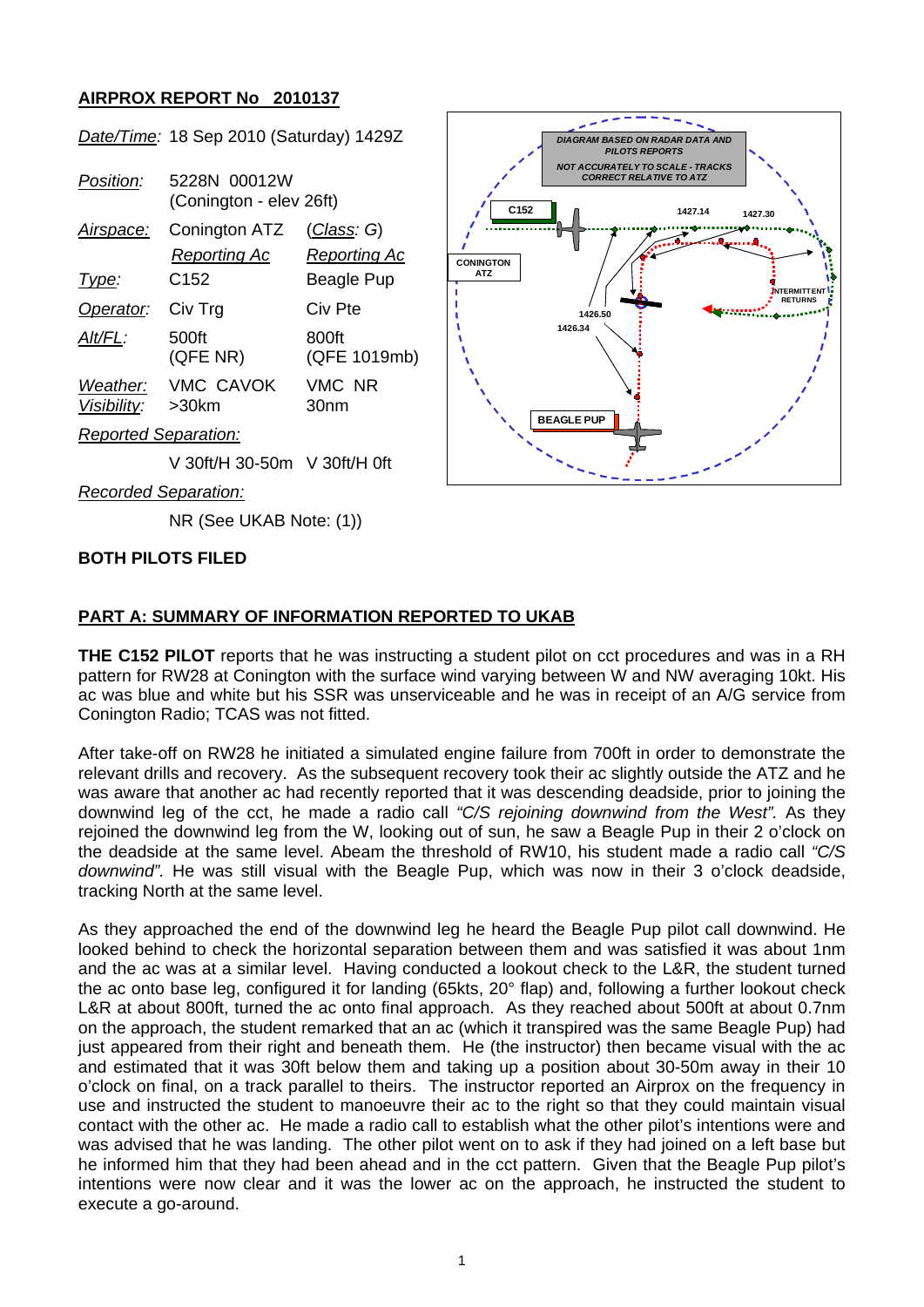He assessed the risk as being high and the remainder of the cct detail was completed without further incident.

**THE BEAGLE PUP PILOT** reports that he was flying solo in a blue and white ac on a private VFR flight from Leicester to Conington, squawking with Mode C in communication with Conington radio. TCAS was not fitted. This was his 4<sup>th</sup> visit to Conington in 2010 and he descended dead-side at 80kt to the south of the field, obtained the airfield information from the 'TWR' which was reported as RW28 RH and he set the QFE of 1019mb. He heard another ac call that he was departing to the W and would join again downwind. As he went cross wind the radio was busy and it was not until he was opposite the RW28 threshold that he could call *'late downwind;* although he had kept a very good lookout he saw no other ac either in the crosswind or downwind positions.

He does remember hearing another ac call *'final'* and on base leg looked carefully both at the whole length of the final approach both towards and away from the field and saw no other ac before he turned final. He assumed that the other ac had extended on final [downwind] and that that was why he could not see it. The visibility was very good and he did not think it necessary to ask the ac's range as he often did when in doubt.

The Airprox occurred just after he had turned and called final for RW28 when the other ac appeared on his left and passed 30ft above and flying at 60° to his track. The ac disappeared to his right very quickly and there was no need to take avoiding action but nonetheless he assessed the risk as being high.

He was unsure as to whether it is appropriate to give his opinion as to why this Airprox occurred, but in this case elected to do so. The only explanation that he could offer was that the other ac must have been in a blind spot, more probably above than below, as it appeared above him. Similarly he believes that his ac might also have been in the other one's blind spot below it as the other pilot described how he 'popped up' in front of them.

UKAB Note (1): Both ac show in the Conington cct on the recording of the Claxby radar. The Beagle Pup is squawking 7000 with Mode C but the C152 is a primary only contact. The geometry of the ccts flown is as depicted above with the Beagle Pup flying a tighter cct than the C152. The Beagle Pup passes over the RW at 1427:14 tracking N, while the C152 is in its 1 o'clock at about 1nm tracking E, before the former turns E onto downwind 0.1nm inside the C152'S track. At 1428:18 the Beagle Pup commences a R turn onto base leg (1.5nm from the RW threshold) while the C152, having already turned base but 1nm further out (2nm from the RW threshold), is in its 12 o'clock at 1.0nm. At 1428:55, just before the CPA, the C152 disappears from radar on the final turn while in the Beagle Pup's 9 o'clock at about 0.2nm and is not seen again. At the time the Beagle Pup is descending through FL007 (850ft aal) just about to turn final 300m inside the C152. By projection of the C152's position forward by 8 sec the ac get very close (say 50m) at about 1429:00.

UKAB Note (2): Peterborough Conington is a licensed aerodrome with a 2nm radius ATZ; the RW is 3283ft long.

### **PART B: SUMMARY OF THE BOARD'S DISCUSSIONS**

Information available included reports from the pilots of both ac and radar recordings.

The Board noted that the radar recordings provided a useful picture of the tracks flown and relative positions of the two ac in the circuit area; unfortunately without a RT transcript, the sequence of transmissions or the ac positions when they were made could not be verified.

Both ac had been operating legitimately in the visual circuit at Conington. Although the C152 had departed from the recognised circuit pattern briefly to conduct a simulated engine failure drill, the pilot [reportedly] made his intentions known and correctly called rejoining downwind, thus establishing the circuit pattern. The radar recording showed that at the time the C152 was in the downwind position